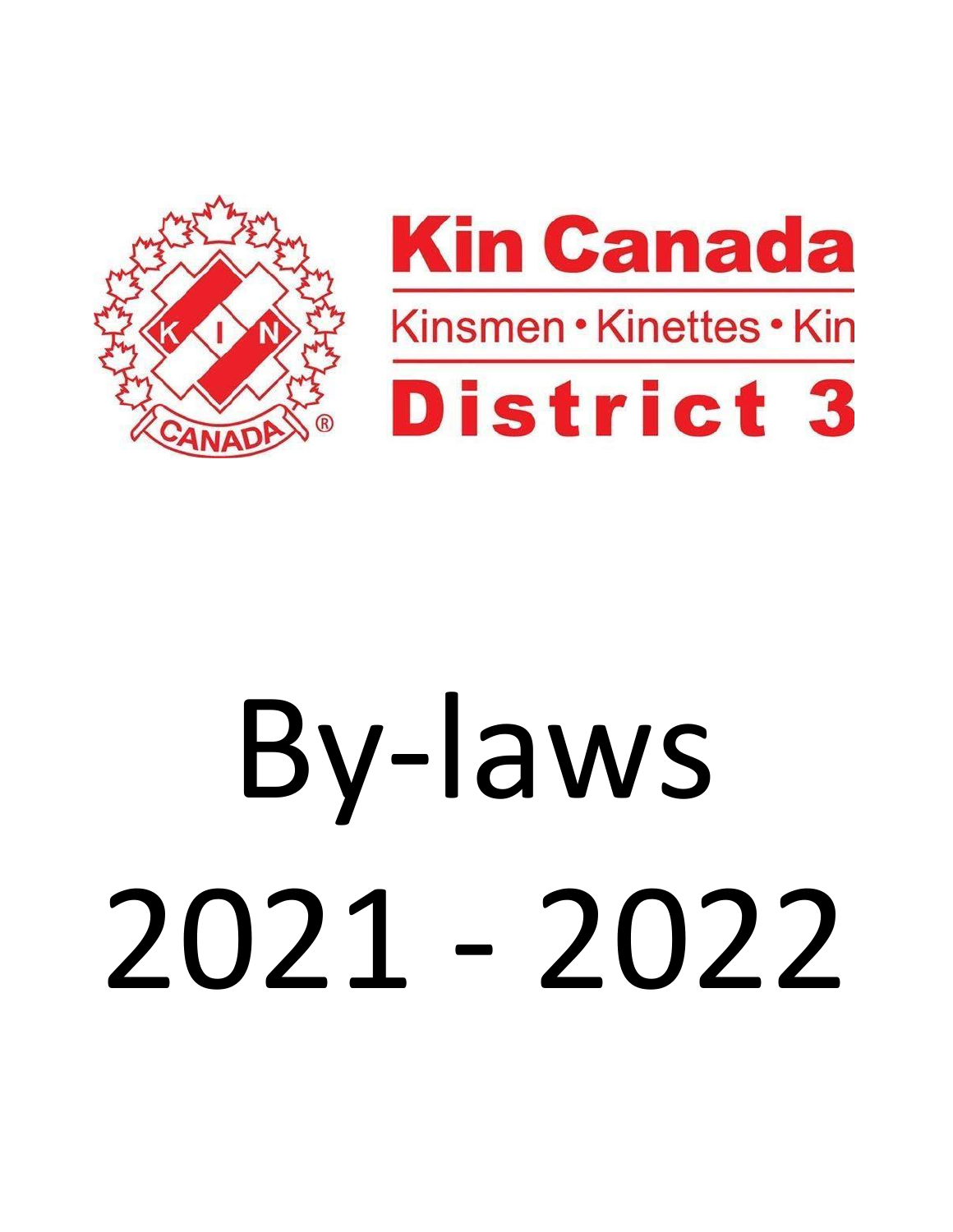# **DISTRICT 3 – By-laws & Regulations**

# **Table of Contents**

| Page 2 of 19 |
|--------------|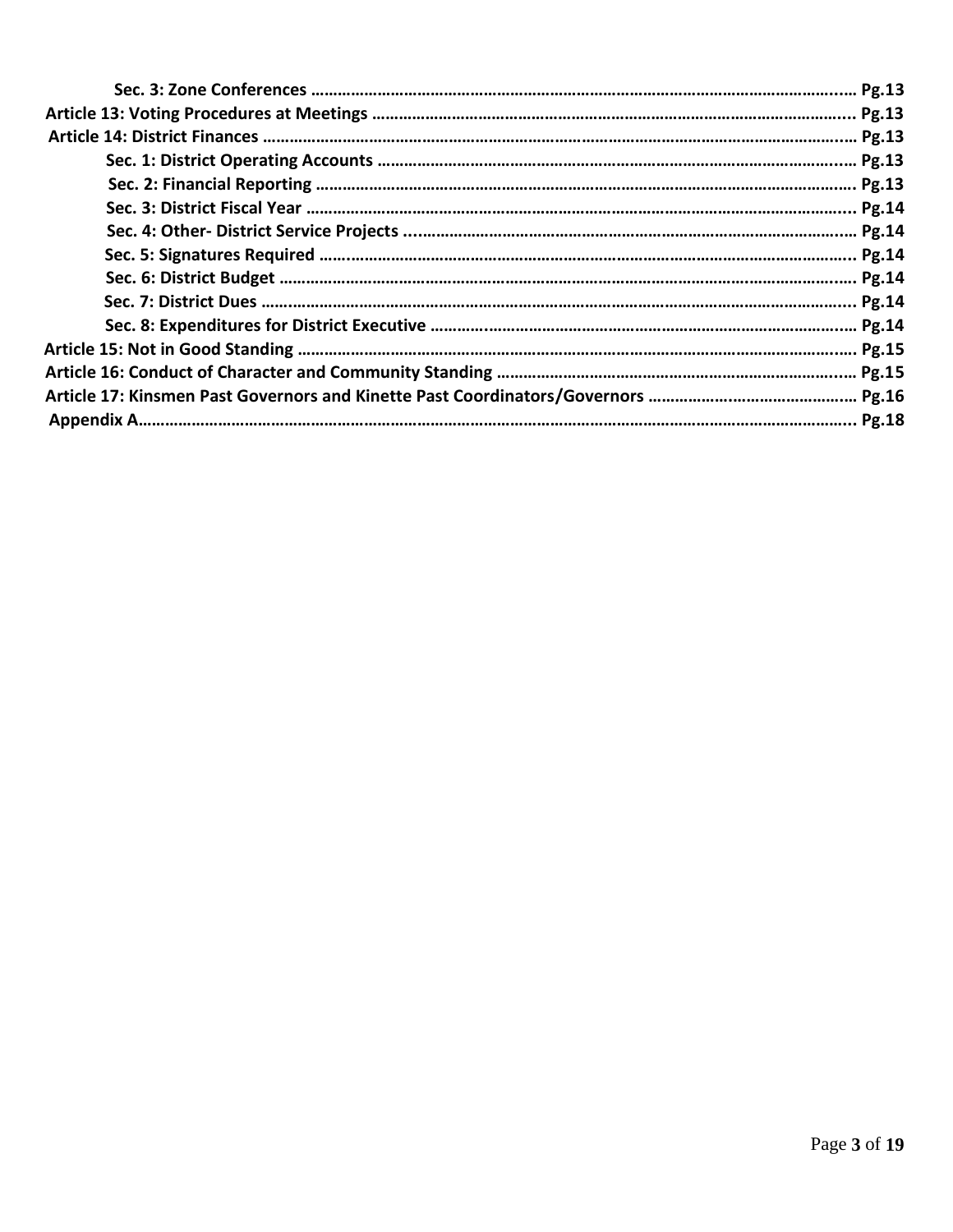# **DISTRICT 3 – By-laws & Regulations**

#### **Article 1 - Physical Location and Name**

The physical boundaries of the District will be the Province of Saskatchewan and the District is known as District #3 of Kin Canada. The short name shall be District 3.

#### **Article 2 – Defining and Interpreting the By-laws**

#### **Section 1 – Definitions**

In these By-laws, the following words and phrases have these meanings:

**Accredited Delegate** means an individual identified as an Accredited Delegate by his/her Club, and properly submitted and approved as the primary voting representative of that Club for a District meeting.

**Active Member of a Club** or **Active Member** means a Person who is an active member in Good Standing of a Club and has the rights and duties associated therewith.

**Saskatchewan (Corporate) Registry** is the Saskatchewan provincial authority that grants official recognition as a Society under the Societies Act.

**Alternate Accredited Delegate** means an alternate individual (Alternate 1, Alternate 2, or Alternate 3) to replace the primary Accredited Delegate if they are unable to attend a District meeting.

**Association** means Kin Canada, a federal, non-share capital corporation, through which it's directors, members, employees, volunteers and agents may associate and collectively work together in the fulfillment of the purposes.

**Ballot Vote** means a secret vote of the Accredited Delegates and Alternate Accredited Delegates present, with voting rights applying on the same basis as for a poll vote.

**By-laws** means the By-laws of the District hereinafter set down.

**CRA** means Canada Revenue Agency (or its successors).

**Club** means any Kinsmen, Kinette, Kin Club, or Kin Campus Club of District 3.

**Committee Chairperson** means a director or member appointed by the District Executive to chair a District Committee.

**Deputy Governor** is the Zone representative on the District Board of Directors

**Director** means any person elected or appointed to the District Executive to perform a specific function, for example, District Club Support Director or District Service Director.

**District Board of Directors** shall be comprised of all District Officers, all members of the District Executive Committee, and all Deputy Governors of the Zones located in the District.

**District Conference** is the annual spring meeting of the membership of the District, presided over by the District Governor of the day.

**District Executive Committee** is the body of executive officials charged with the responsibility of discharging the day-to-day business of the District. Composition of the District Executive Committee shall consist of the positions as identified in Article 7 of these By-laws.

**District 3** means that part of the association comprising the Province of Saskatchewan.

**Fall Leadership Conference** is the annual fall meeting of the membership of the District, presided over by the Governor of the day.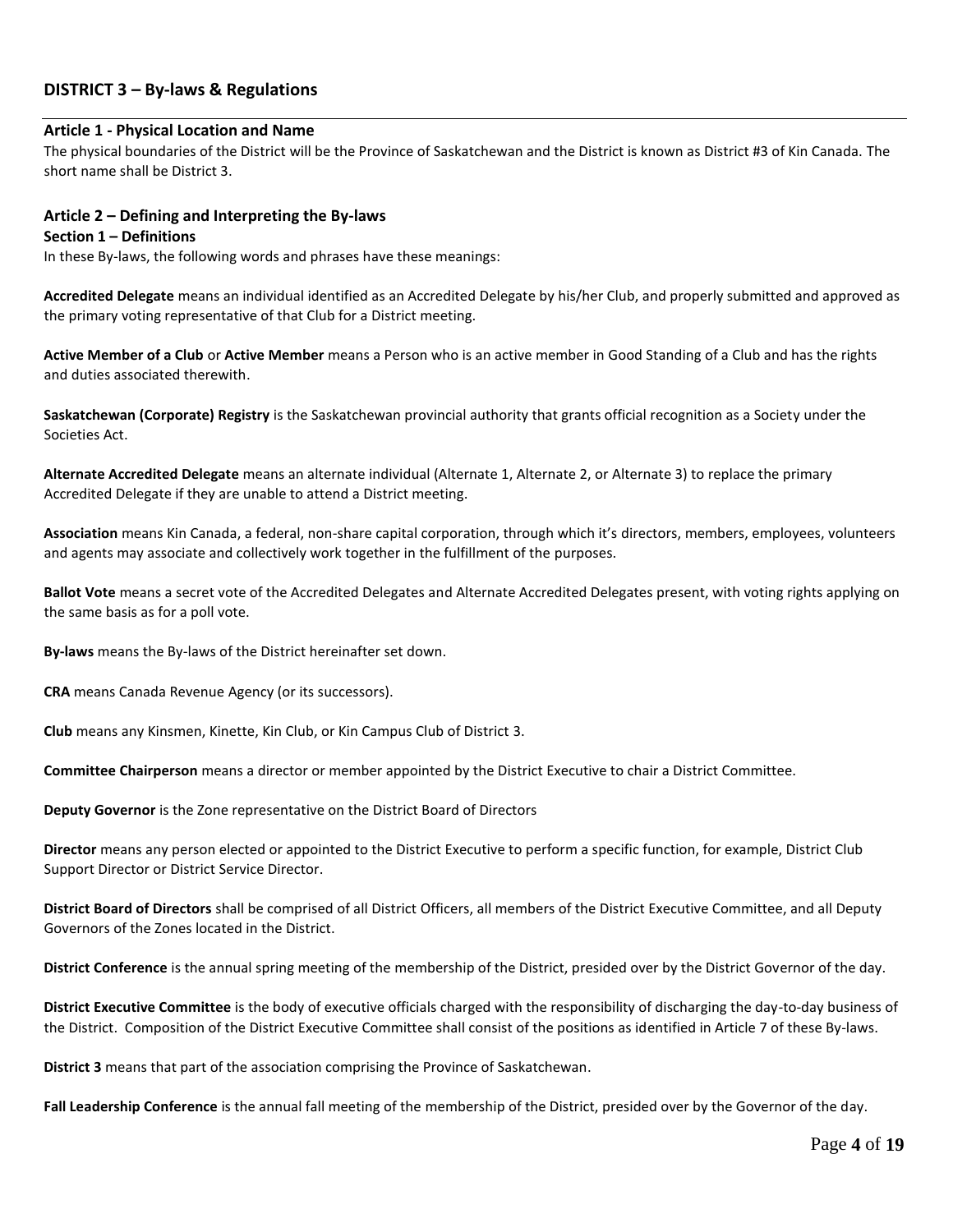**Kinsmen TeleMiracle Foundation Chairperson** means the director who shall act as the Chief Executive Officer of the TeleMiracle Foundation.

**Kinsmen TeleMiracle Foundation Vice Chaiperson** means the Foundation Director elected at District convention and who shall perform the duties of the Foundation Chair in their absence or incapacity and shall assume the chair in the following year.

**General Operating Bylaws (G.O.B)** means General Operating By-Law No. 2 and any other subsequent By-Laws of the Association, in place from time to time.

**Governing Documents** means the Articles of Continuance, General Operating By-Law, all other by-laws, and Policies and Procedures of the Association, as adopted or amended by the Association from time to time, to which all members, directors, and officers are required to subscribe and adhere.

**House Rules** means the house rules adopted by a Club, Zone, District, or Auxiliary Club of the association to govern any internal matter or policy of such Club, Zone, District or Auxiliary Club in accordance with the requirements of the governing documents.

**"In Good Standing"** means material compliance with the duties and requirements of a particular position in accordance with the requirements of the governing documents in place from time to time as verified by the national membership records maintained at National Headquarters.

**Governor** is the Chief Executive Officer of District 3.

**Kin Year** means a year commencing at 12:01 a.m. on July 1<sup>st</sup> and ending at 12:00 midnight on the June 30<sup>th</sup> following.

**Member** means a Club of the association, inclusive of all rights, responsibility, and applicable powers to vote associated therewith, unless otherwise indicated in the General Operating By-Law Governing Documents.

**Members** or **Membership** means the collective club membership of the Association.

**Member in Good Standing** means a Club in District 3 who is held to be in good standing within the District and within the Association.

**Motion** means any business put before a meeting, by way of making a motion, that has been duly moved and seconded.

**Not in Good Standing** means material non-compliance with the duties and requirements of a particular position in accordance with the requirements of the General Operating By-Law and the other governing documents in place from time to time as determined by policy, with the resulting loss of rights associated therewith.

**Officer** means any officer of the District as listed hereinafter or as may be appointed from time to time by the District Executive Committee.

**Official Membership** means the total number of Active Members, registered by a Club on the national membership roster as of the membership date to be utilized for the purposes of voting at a meeting of the District.

**Ordinary Resolution** means a resolution passed by a majority of the votes cast on that resolution.

**Person** means an individual person, but does not include corporations, partnerships, trusts or unincorporated organizations.

**Poll Vote** means a recorded vote of the Registered Accredited Delegates (or applicable Registered Alternate Accredited Delegates)

**Quorum** shall consist of a majority of the Accredited Delegates (or Alternate Accredited Delegates, as applicable), duly registered with the Credentials committee and present at the meeting, as set out in GOB Section 4.7.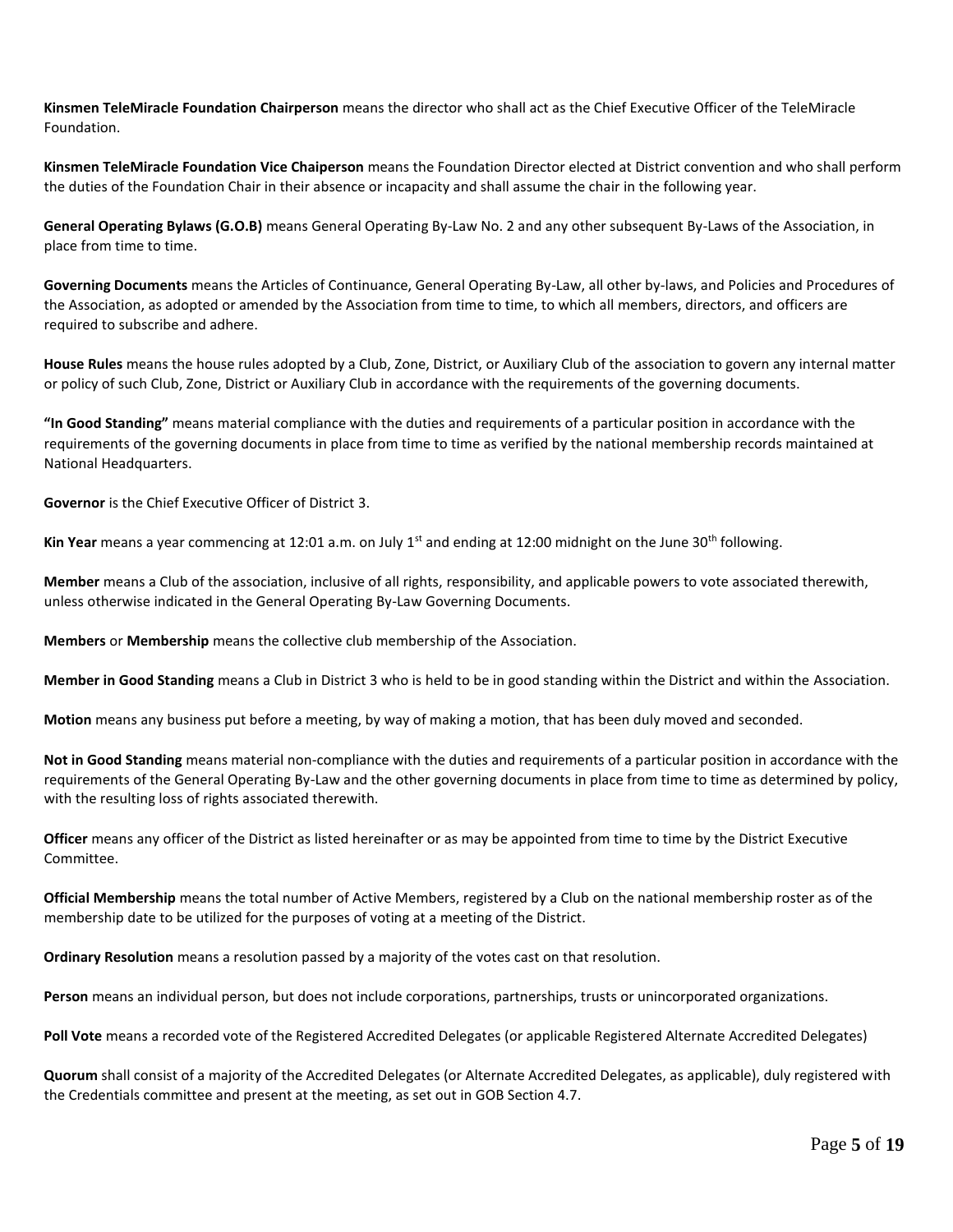**Resolution** means a motion proposed at a meeting, such as a Zone Conference or District Convention.

**Rules of Order** means the Kin rules of order of the association set out in Chapter 1 of the National Policies, as amended from time to time.

**"Show of Hands" Vote** means a vote conducted at a District meeting, typically through the use of flash cards, which uses the simplified approach of one vote per flash card, the results of which are binding on the meeting. A show of hands in the standard method of member voting to be used in Association meetings, except in a case of either a secret ballot (such as an election), or when a poll vote is called (for which Club voting strength equal to its membership comes into play). The show of hands method is not the same as a "straw vote" which commonly has the meaning of a non-binding, informal indication of the opinion of delegates, generally for information purposes.

**Simple Majority** means fifty percent (50%) plus one (1) of the votes cast.

**Special Resolution** means a resolution passed by a majority of not less than two thirds (2/3rds) of the votes cast on that resolution.

**Spring Zone Conference** shall be the annual spring conference held by each Zone in District 3.

**TeleMiracle Committee Chairperson** means the director who shall act as the Chief Executive Officer of TeleMiracle

# **Section 2 - Interpretations of District Regulations**

The following rules of interpretation must be applied in interpreting these By-laws:

*- General Operating By-law No. 2* – these By-laws are intended to be read and followed in conjunction with General Operating By-law No. 2 (G.O.B.) of the Association. In the event of any conflict with the G.O.B. or other national Governing Documents, the terms and conditions expressed in the G.O.B. shall take precedence, then the other national Governing Documents, and then these By-laws. *- Other Definitions and Interpretations* – any other Definitions and Interpretations not specifically described in Article 2, Section 1 of

these By-laws, shall be deemed to be in accordance with the G.O.B. No. 2, Section 1.01.

*- Headings* – are for convenience only and do not affect the interpretation of these By-laws.

#### **Article 3 – Membership**

#### **Section 1 – Members**

All members (Clubs) in District 3 and in good standing with Kin Canada are deemed to be members of the District.

#### **Section 2 – Fees and Assessments**

Fees and assessments shall be levied by the District Executive as required in accordance with Article 13 section 7 of these By-laws.

# **Section 3 – Rights and Privileges**

A Member (Club) in good standing is entitled to:

- 1. receive notice of Zone Conferences, Fall Leadership Conferences and District Conferences,
- 2. attend any Zone Conference, Fall Leadership Conference or District Conference,
- 3. speak at any Zone Conference, Fall Leadership Conference or District Conference,
- 4. vote on any Resolution at Fall Leadership Conference or District Conference and at any Zone Conference in the Zone of which they are a member.
- 5. exercise all other rights and privileges given to members in these By-laws.
- 6. no Person, who is a member in Good Standing of a Club in District 3, in their individual capacity, shall be liable for a debt or liability of the District.

#### **Section 4 – Resignation of Membership**

Please refer to Kin Canada National Policies and Procedures, Section 2.04 through 2.07.

#### **Section 5 - Suspension of Membership**

Please refer to Kin Canada National Policies and Procedures, Section 2.04 through 2.07.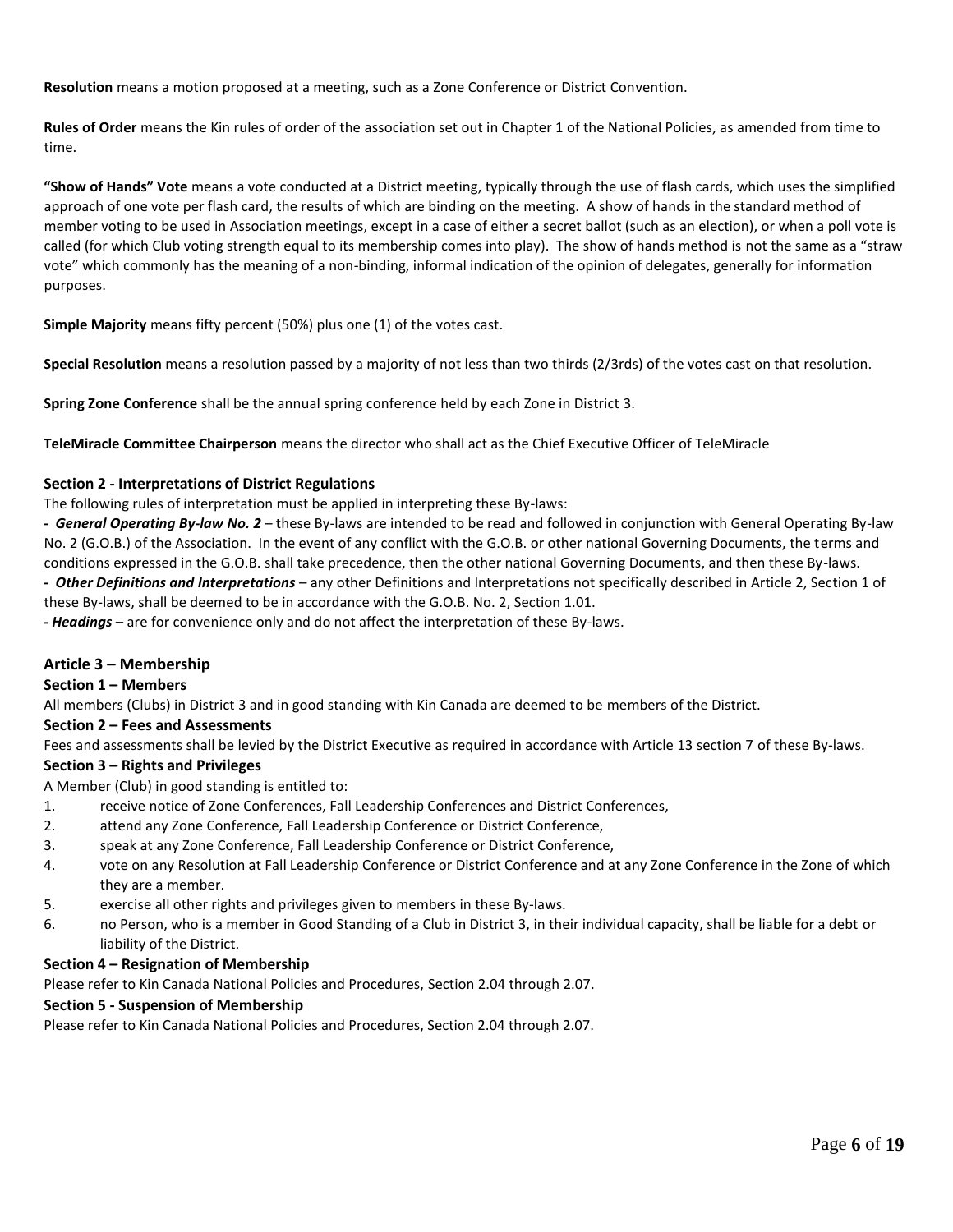# **Article 4 - Amendment to By-laws**

### **Section 1 – Amendments**

- 1. District By-laws may be amended by a simple majority of the votes cast at a District Convention and will follow the voting procedure as set out in Section 3 of the National Policy and Procedures.
- 2. Any proposed amendments to these By-laws must be circulated to all clubs 30 days prior to the District Convention in order to be eligible for consideration.
- 3. Any proposed amendments to these By-laws that are presented and carried at a Spring Zone Conference shall be deemed submitted to the District Executive in accordance with Article 4, Section 1(4) of these By-laws, but in any event, the Deputy Governors of the Zone shall ensure that the proposed amendments are submitted to the District Executive in good form.
- 4. Any Motion to be considered and circulated must be in the hands of the District Executive forty-five (45) days prior to the District Convention.
- 5. Any amendments to the District 3 By-laws shall be considered to be effective at the close of business of the District Convention unless otherwise stated.

#### **Section 2 – Circulation of By-laws**

Each year the District Executive Committee shall make available to the membership no later than 30 days following the close of convention via access to the District 3 Kin website.

# **Article 5 - Objects of District 3**

The objects of District 3 shall be:

- 1. To administer the affairs of District 3.
- 2. To seek within the District and through the Clubs of the District, the attainment of the objects of the association as set forth in the current Kin Canada General Operating By-Law.
- 3. To increase the fellowship and co-operative efforts of the Clubs.
- 4. To cooperate with the association in building new Clubs and in educating and strengthening the Clubs within the District.
- 5. To promote participation of the Clubs in the District in the programs and policies of the District and of the Association.
- 6. To transact all business and carry on all correspondence between the Association and the Kin within the territorial limits of this District.

#### **Article 6 - Zone Boundaries**

Included in this District will be 9 Zones and the clubs that will be included in each zone can be found in Appendix A.

Each club may make an application to the District Board of Directors to be reclassified in a different Zone if they feel it would be beneficial. Each affected Zone will then be contacted and, if approved at each respective spring zone meeting by a simple majority of the delegates in attendance, the boundaries may be changed effective July 01 of the following Kin year. Should any dispute arise over the establishment of new boundaries, the District Board of Directors shall act as an arbitrator and in the best interests of those clubs involved make a decision on the boundaries to be effective July 01 of the following year.

Any newly chartered Clubs shall belong to the Zone best geographically suited to that Club.

#### **Article 7 - District Officers and Structure**

#### **Section 1 – District Board of Directors**

For **DUTIES OF OFFICERS** see sections 7.01(d)(v), (vii) and (viii) in the National Policies and Procedures.

The Officers of the District will be as follows:

- One District Governor to be filled by current Vice-Governor or elected if there is no current VG;
- One District Vice-Governor to be elected;
- One Past District Governor from the immediate past year;
- One Secretary appointed by the current Governor;
- One Treasurer appointed by the current Governor;
- One Service Director appointed by the current Governor;
- One Communication Director appointed by the Governor;
- One Risk Manager appointed by the current Governor;
- One Club Support Director as elected by the membership (two-year term);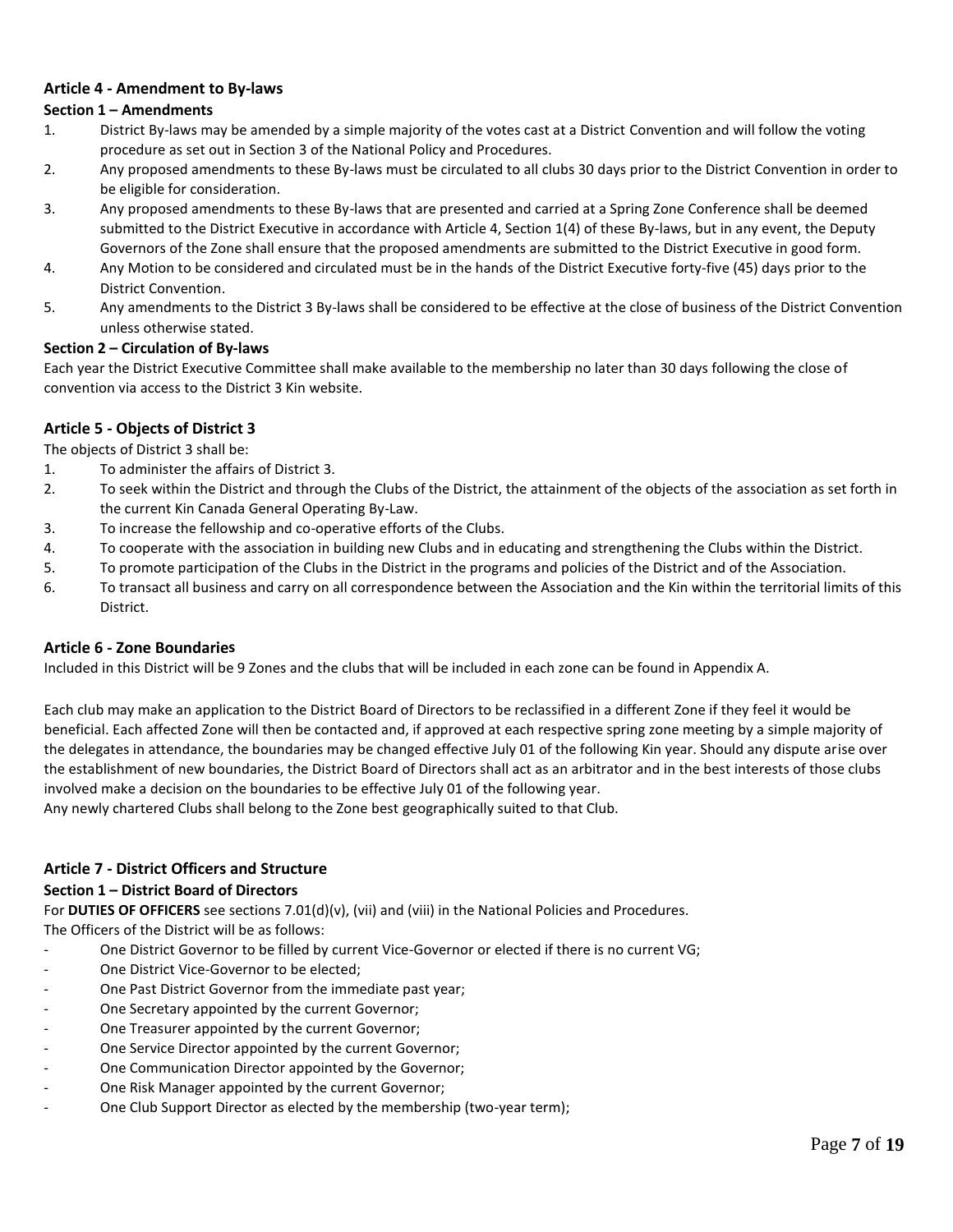- Kinsmen TeleMiracle Foundation Chairperson
- TeleMiracle Committee Chairperson of the year; and
- Up to two other Directors as the current Governor deems necessary and approved by the general membership; and
- One Deputy Governor from each zone.

No member shall serve in a non-elected position for more than two consecutive years.

#### **Section 2 - District Executive Committee**

**T**he District Executive Committee shall be as follows:

- District Governor
- District Vice Governor
- Past District Governor from the immediate past year;
- Kinsmen TeleMiracle Foundation Chairperson
- TeleMiracle Committee Chairperson
- and any elected or appointed District directors

The management and control of the District, not otherwise provided for in these by-laws, shall be vested in the District Board of Directors subject to the direction of the National Board of Directors.

# **Article 8 – Election or Appointments of the District Board of Directors**

#### **Section 1 – Qualifications**

The general qualifications of members of both the District Executive Committee and the District Board of Directors are as follows:

- 1. The Person must be nineteen (19) years of age or older and have power under law to contract;
- 2. The Person must be in full agreement with the Governing Documents;
- 3. The Person must not have bankruptcy status at the time of his/her election or at any time during their term;
- 4. The Person must not have been found by a court in Canada or elsewhere to be mentally incompetent at the time of their election, or at any time during their term;
- 5. The Person must not be in contravention of the conflict-of-interest provisions established in the National Policies and Procedures of the Association;
- 6. The Person must not be in contravention of the confidentiality provisions established in the National Policies and Procedures of the Association;
- 7. The Person must not be in contravention of any Code of Conduct established in the Policies and Procedures of the Association;
- 8. The Person must be an Active Member of a Club in Good Standing in District 3. Should any District Officer move outside of the District during the term of their office, the procedures for vacancies in office shall be followed as noted in Article 9 of these By-laws;
- 9. Candidates for the office of District 3 Vice Governor shall have served a minimum of one year on the District Board of Directors, prior to allowing their name to stand for election to the office.

#### **Section 2 – Nomination of Candidates**

- 1. Candidates for the office of District Vice Governor and Club Support Director must be nominated and seconded by a Kinsmen Club, Kinette Club, Kin Club, or Kin Campus Club in good standing.
- 2. The candidate must be present at District convention to accept the nomination.
- 3. The District Vice Governor, in the year subsequent to their election as Vice Governor, shall automatically fill the office of District Governor.

#### **Section 3 – Election of Candidates**

- 1. The election and/or appointment of the District Board of Directors members shall take place at District convention.
- 2. Any election for the office of District Vice Governor and Club Support Director, held in accordance with the foregoing provisions shall be held at District Convention.

#### **Section 4 – Filling of Vacancies**

see section 7.01(d)(ix)(i) of the National Policies and Procedures.

1. If there is no candidate for the position of District Governor at the time of District Convention, or if a vacancy occurs during the term of office of the Governor, then the board of directors of a District shall fill such vacancy by appointment for the remainder of the term. When the District Board of Directors are unable to fill such a vacancy, the appointment shall be made by the National Board of Directors.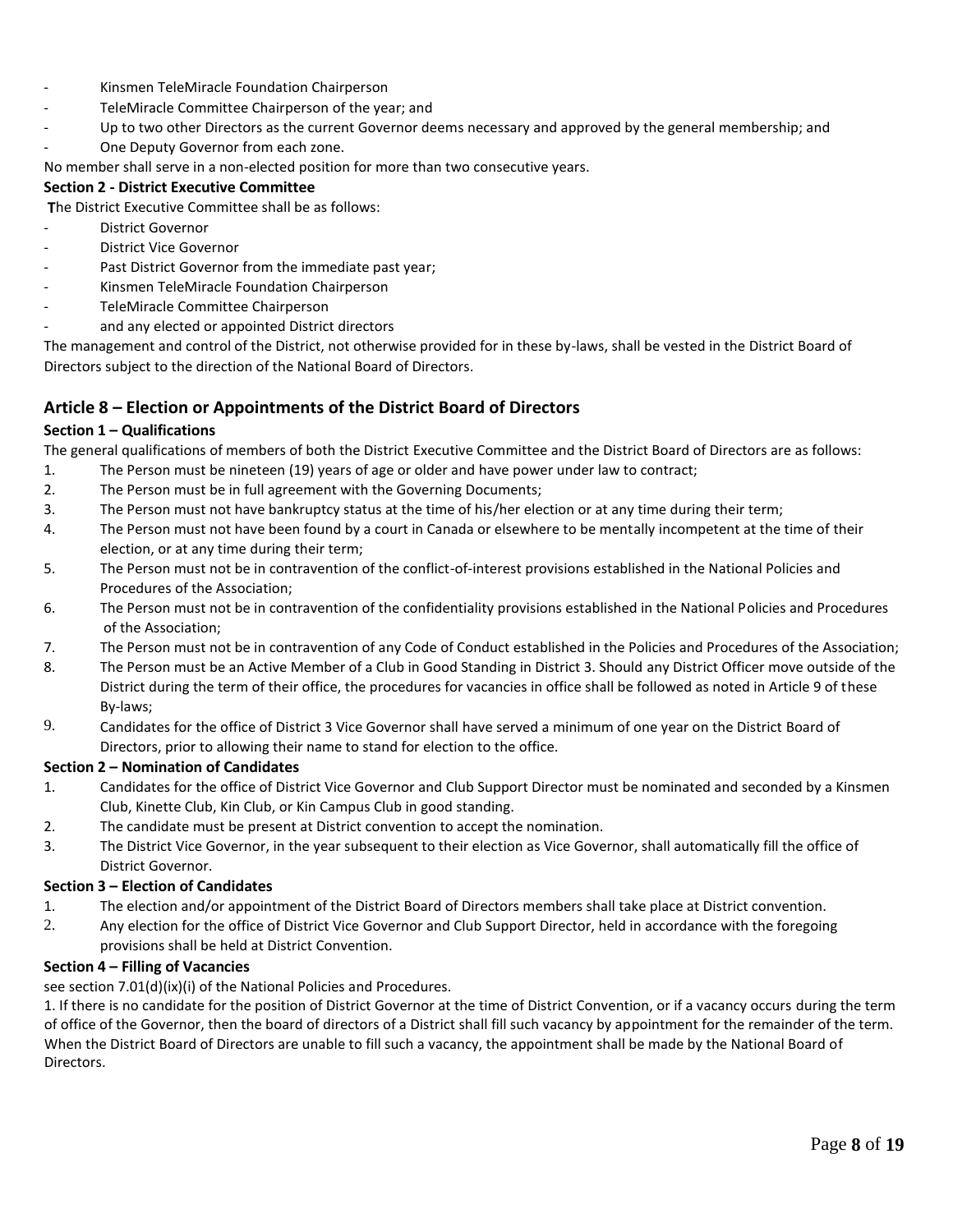2. If the Vice Governor is unable to complete their term for any reason, the Governor in consultation with the current District Board of Directors would accept nominations from Clubs within District 3 that are in good standing for a new candidate. From this list of nominees, the District Board of Directors would select the replacement Vice Governor.

3. If a member of the District Board of Directors is unable to complete their term for any reason, the District Governor may appoint a replacement in consultation with the remaining District Board of Directors.

4. If a Deputy Governor is unable to complete their term for any reason, the District Governor may appoint a replacement in consultation with the remaining District Board of Directors and a majority of the Club Presidents from the applicable Zone.

# **Article 9 - Duties of the District Officers**

### **Section 1 – District Governor**

1. Shall preside at District Convention, Fall Leadership Conference and at all meetings of the District Board of Directors.

2. Shall be Chief Executive Officer, exercising general supervision over the work and activities of the District.

3. Shall make a report of the activities of the District at District Convention.

4. Shall be ex-officio members of any special committees that may be appointed.

5. Shall be responsible for the arrangement of District Convention in conjunction with the convention Host / Hostess and a meeting of the members attending the Fall Leadership Conference.

6. Shall act as a source of information to all Deputy Governors.

# **Section 2 – Secretary**

1. Shall be the recorder of the minutes of all District meetings.

2. Shall record and maintain accurate minutes of the proceedings of the Fall Leadership Conference and District Convention. Such minutes to be distributed to all Club Presidents and District Board of Directors members no later than thirty (30) days after each aforementioned meeting. The minutes of the Fall Leadership Conference will be ratified at the next District Convention and minutes of the District Convention will be ratified at the Fall Leadership Conference immediately following District Convention.

3. Shall be responsible for all correspondence under the direction of the District Governor.

4. The records of the Secretary shall at all times be open to inspection of the District Board of Directors and the members of the District.

5. Shall coordinate the activities of all District Executive, District Council, Fall Leadership Conference and District Convention.

#### **Section 3 – Treasurer**

1. The Treasurer shall collect all monies payable to the District and shall disburse the same as ordered by the District Executive.

2. Shall notify all Clubs in arrears in respect of dues and the Club(s) will be declared not in good standing when said dues are in arrears thirty (30) days or more.

3. Shall maintain the financial books of the District, showing therein an up-to-date accounting of receipts and disbursements.

4. The Treasurer's records and books of account shall be available at all times upon request of a member of the District 3 Board of Directors and members of the executives of District 3 Clubs.

5. The District Treasurer will use QuickBooks as the professional accounting software and will ensure the successful and timely transition of the file to the following team.

#### **Section 4 – Communications Director**

1. Shall be responsible for the publication and distribution of the District newspaper/bulletin at the request of the District Governor.

2. Shall be responsible for the administration of the official District 3 Facebook accounts as well as any other form of social media.

3. Maintain and update the District 3 website.

4. Any other duties as required by the Governor to promote communication throughout the District.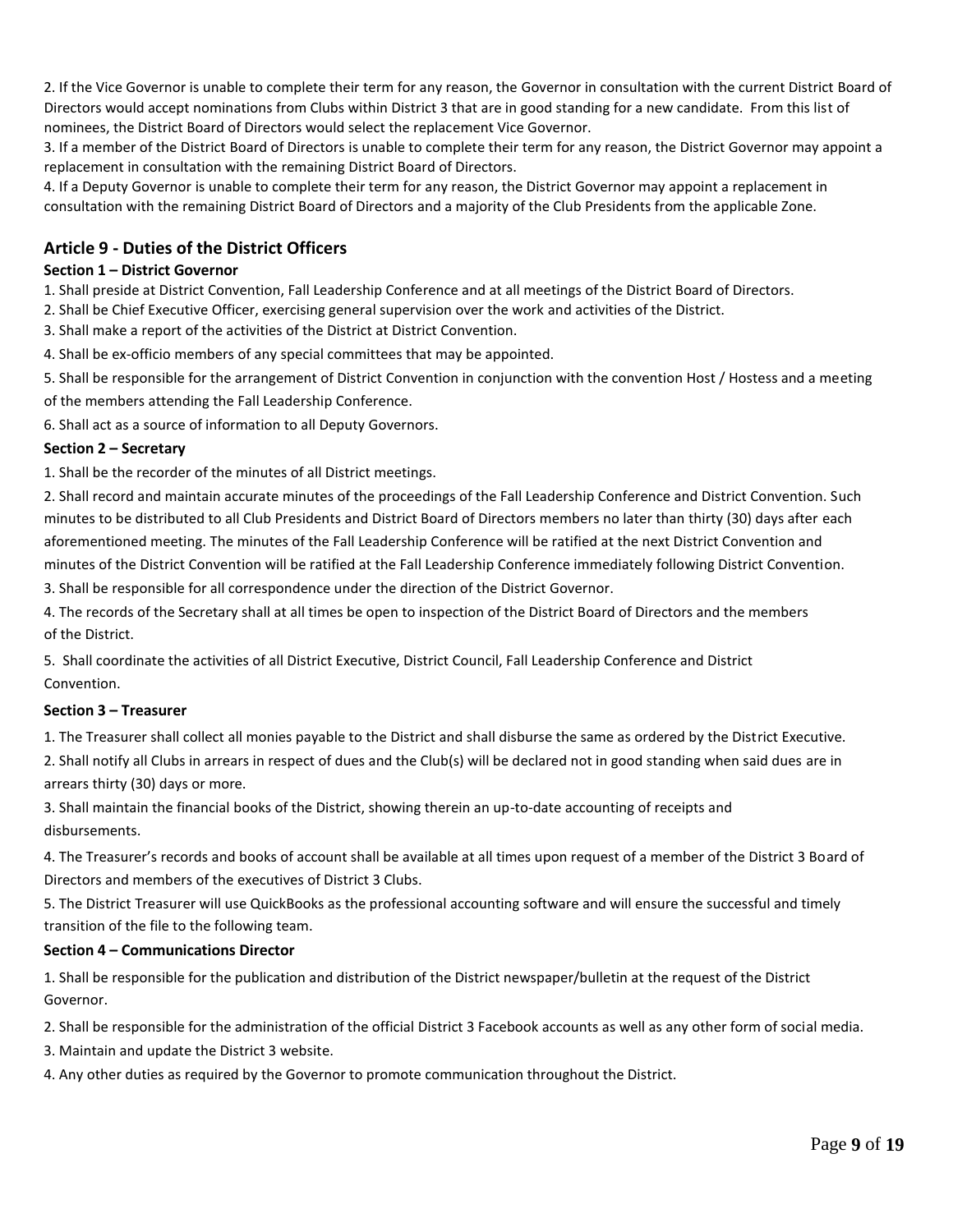#### **Section 5 – Service Director**

1. Service Director shall coordinate all District Service-related projects in District 3.

2. Shall be the Kin liaison with regards to Cystic Fibrosis activities of District 3.

- 3. Shall foster and promote all District and National Service partnerships.
- 4. Any other assignments as required or requested by the District Governor

#### **Section 6 – Club Support Director**

1. Shall act as a liaison to the Membership directors at the Club level, and the National Club Support Committee.

- 2. Shall participate as required, in conference calls with the National Club Support Committee.
- 3. Shall report on current membership statistics and any Kinsmen, Kinette or Kin Club charters.

4. Shall identify struggling Clubs and initiate support and work with them to provide membership plans for retention and growth.

5. This position is a two-year term and is elected by the membership at District Convention.

6. Any other assignments as required or requested by the District Governor.

#### **Section 7 – Risk Manager**

1. Participate in training sessions / conference calls provided by the National Risk Management Committee to become familiar with the issues regarding Risk Management and to establish how Risk Management information should be collected and disbursed.

2. Act as an information and education resource to all Clubs and individuals within the District with respect to matters pertaining to Risk Management.

3. Provide support to Club Risk Managers as needed.

- 4. Liaise with the National Risk Management Co-Ordinator at National Headquarters.
- 5. Work with the Deputy Governors to ensure that all required Club documentation and submissions to each level of the

Association are filed correctly and on time (i.e., dues, membership reporting status forms, insurance, declarations, CRC, consent forms and questionnaires etc.).

- 6. Ensure that each Club is in good standing with respect to provincial or territorial corporate status.
- 7. Provide education to fellow District Executive members on Risk Management.
- 8. Any other assignments as required or requested by the District Governor.

#### **Section 8 – Awards Director**

- 1. Promote participation by clubs in various Club, Zone, District and National awards programs.
- 2. Organize, promote, and compile the District awards.
- 3. Any other assignments as required or requested by the District Governor.

#### **Section 9 – Education Director**

- 1. To promote and/or facilitate personal development opportunities among members of clubs.
- 2. Point of contact for Kin Headquarters education and training staff.
- 3. Promote the use of Kin Education and training material that is available.
- 4. Any other assignments as required or requested by the District Governor.

#### **Section 10 – Deputy Governor**

1. Provides support and guidance to ensure the clubs within the zone are successful.

2. Acts as a recourse and support for all clubs through club visitations, club installations, regular communication, coaching, mentoring, and motivating.

- 3. Organize and chair Zone meetings.
- 4. Any other assignments as required or requested by the District Governor.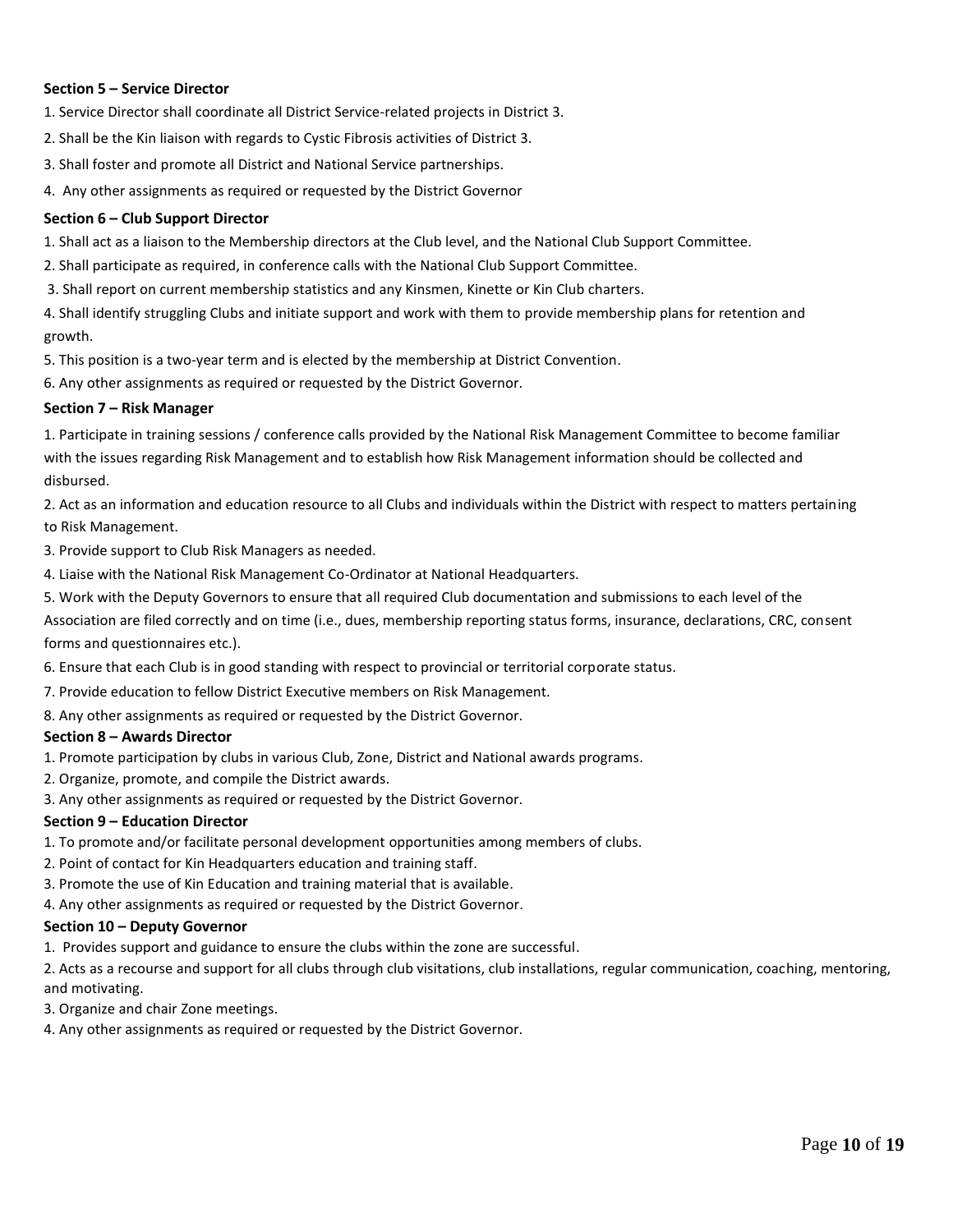#### **Section 11 – Past District Governor**

- 1. Shall be member of the District Executive.
- 2. Shall act as a mentor to the District Governor and the District Executive
- 3. Any other assignments as required or requested by the District Governor.

#### **Section 12 – District Vice Governor**

- 1. Shall spend the year shadowing and learning the function of the District Governor.
- 2. Develop goals and plans to achieve them.
- 3. Evaluate your appointed team members to confirm they have the skills and experience to do the job expected of them.
- 4. The Vice Governor shall present a budget to be voted on at District Convention prior to their term of office as District Governor.
- 5. Work with the current District team to ensure smooth transition of programs and provide continuity from year to year.

#### **Article 10 - Accountability of District Officers**

Any District Officer not meeting the duties outlined in the By-laws, and not being able to provide reasonable justification for their inaction to the current District Governor, along with a plan to better serve the membership, will lose the privileges given to them through the District including having any expenses paid for by District, associated with attending any and all District Executive meetings, conferences and conventions. The District Governor has the right to ask the District Officer to step down from their position if they are unable to present and implement a mutually agreed upon plan.

#### **Article 11 – Remuneration**

As per the G.O.B. No. 2, Section V (5.10), and National Policies and Procedures, Section 7.01 (d) (x), no Director, Officer or Member shall directly or indirectly receive any profit from their position as such, nor shall they receive any direct or indirect remuneration from the District, except that they may be reimbursed for reasonable expenses incurred by them in the performance of their duties as described in Article 7 of these Bylaws.

#### **Article 12 - Meeting of the members**

#### **1) District Convention**

In accordance with Chapter 7.01(d)(xi) of the National Policies and Procedures, a District Convention shall be held annually, no later than June  $27<sup>th</sup>$  of each year.

For Administration of the District Convention – see Chapter 3 of the National Policies and Procedures.

#### **Section 1: Responsibility and Purpose**

District Convention shall be the responsibility of and conducted by the District Executive. Being the annual general meeting of District 3, the delegation may propose, discuss and adopt resolutions recommending legislation to the Association subject to the provisions of the By-laws in that respect. It shall also consider and act upon matters submitted to it by the Association.

#### **Section 2: Time, Location and Notice**

1. The District Secretary shall mail, or e-mail, to the President of each club in the District and to a National Director an official call to the District Convention at least sixty (60) days prior to convention.

2. District Convention will be hosted on a rotating basis through the zones and the clubs within the zone will decide on location and host club duties. See District 3 House Rules for schedule. The host club can be a Kinsmen, Kinette or Kin Club in good standing.

 - 60 days prior to District Convention, the District Secretary or designate shall communicate with the membership of the **ASSIGNED ZONE** for the site of District Convention for the following year.

- In the event no club has stated their intent to host the next District Convention by the start of the meeting in the year prior, the Governor or designate may invite the clubs in the next assigned zone in rotation to hold the next District Convention at a location at or near his/her club's locale, provided the consent of the club executive has been obtained.

#### **Section 3: Registration of Host Club**

The host club shall pay registration fees for full-time attendance at the expense of the host club. All members of the host club shall be entitled to attend the Convention in whole or in part by paying for meal costs only for the convention on as such other amount may be otherwise agreed upon between the host club and the District Executive Committee.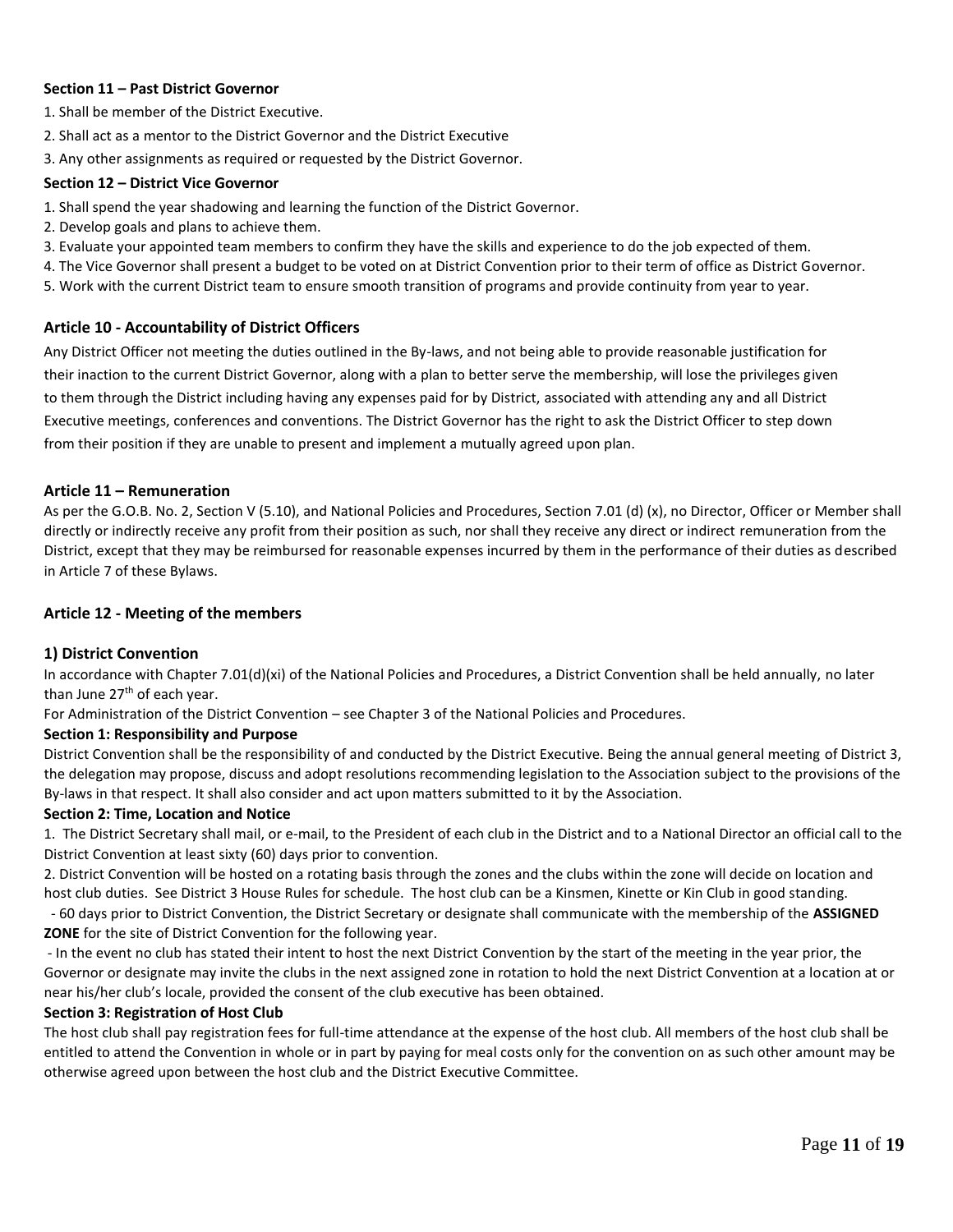# **Section 4: Voting/Rights of Delegates**

Each District 3 Club in good standing will be entitled to vote as per the current Kin Canada General Operating By-Laws and National Policies and Procedures. Refer to Article 12 in these Bylaws for further information pertaining to voting.

#### **Section 5: Profits**

The first \$1,000.00 profit or loss will be paid to (borne by) the host club and any additional profit (losses) up to \$1000 will be split 50/50 between the host club and the District. The remaining profit goes to the host club.

#### **Section 6: Invitations for Resolutions**

Sixty (60) days prior to the date of the District Convention, the District Secretary shall write to the President of each club inviting resolutions to be considered at the District Convention. Any such resolution shall be submitted to the District Secretary forty-five (45) days prior to the District Convention. Notwithstanding this limitation any resolution duly passed at a Zone Conference shall be deemed to fall within the meaning of this article, and thirty (30) days prior to the date of the convention, the District Secretary shall forward to the President of each club a copy of each resolution to be included in the agenda of the convention.

#### **Section 7: Communication regarding conventions**

The District Executive Committee shall be advised of all District Convention plans and arrangements; programs and a draft budget shall be subject to the approval of the District Executive Committee and they shall provide guidance and direction as needed.

#### **Section 8: Meeting minutes**

Within thirty (30) days after any meeting of the District, the District Secretary shall make a report of the proceedings of the meeting, comprising a complete synopsis of all action taken. Such minutes to be distributed to all Club Presidents and District Board of Directors members no later than thirty (30) days after District Convention.

#### **2) Fall Leadership Conference**

Fall Leadership Conference shall be held annually between September 15<sup>th</sup> and November 30<sup>th</sup>

For Administration of the Convention, see Chapter 3 of the National Policies and Procedures.

#### **Section 1: Responsibility and Purpose**

Fall Leadership Conference (FLC) shall be the responsibility of and conducted by the District Executive. The purpose of the Fall Leadership Conference shall be primarily for the general education needs and/or desires of the membership and secondly, where absolutely deemed necessary, for the administrative and general business of the District as it applies to Kinsmen, Kinettes and Kin

#### **Section 2: Time, Location and Notice**

1. The District Secretary shall mail, or e-mail, to the President of each club in the District and to a National Director an official call to the Fall Leadership Conference at least sixty (60) days prior to the conference.

2.Fall Leadership conferences will be hosted on a rotating basis through the zones and the clubs within the zone will decide on location and host club duties. See District 3 House Rules for schedule. The host club can be a Kinsmen, Kinette or Kin Club in good standing. (a) 60 days prior to Fall Leadership Conference the District Secretary or designate shall communicate with the membership of the **ASSIGNED ZONE** for the site of Fall Leadership Conference for the following year.

(b) In the event no club has stated their intent to host the next Fall Leadership Conference by the start of the meeting in the year prior, the Governor or designate may invite the clubs in the next assigned zone in rotation to hold the next Fall Leadership Conference at a location at or near his/her club's locale, provided the consent of the club executive has been obtained.

#### **Section 3: Voting/Rights of Delegates**

Each District 3 Club in good standing will be entitled to vote as per the current Kin Canada General Operating By-Laws and National Policies and Procedures. Refer to Article 12 in these By-laws for further information pertaining to voting.

#### **Section 4: Profits**

The first \$1,000.00 profit or loss will be paid to (borne by) the host club and any additional profit (losses) up to \$1000 will be split 50/50 between the host club and the District. The remaining profit goes to the host club.

#### **Section 5: Communication regarding conventions**

The District Executive Committee shall be advised of all FLC plans and arrangements; programs and a draft budget shall be subject to the approval of the District Executive Committee and they shall provide guidance and direction as needed.

#### **Section 6: Meeting minutes**

Within thirty (30) days after any meeting of the District, the District Secretary shall make a report of the proceedings of the meeting, comprising a complete synopsis of all action taken. Such minutes to be distributed to all Club Presidents and District Board of Directors members no later than thirty (30) days after Fall Leadership Conference.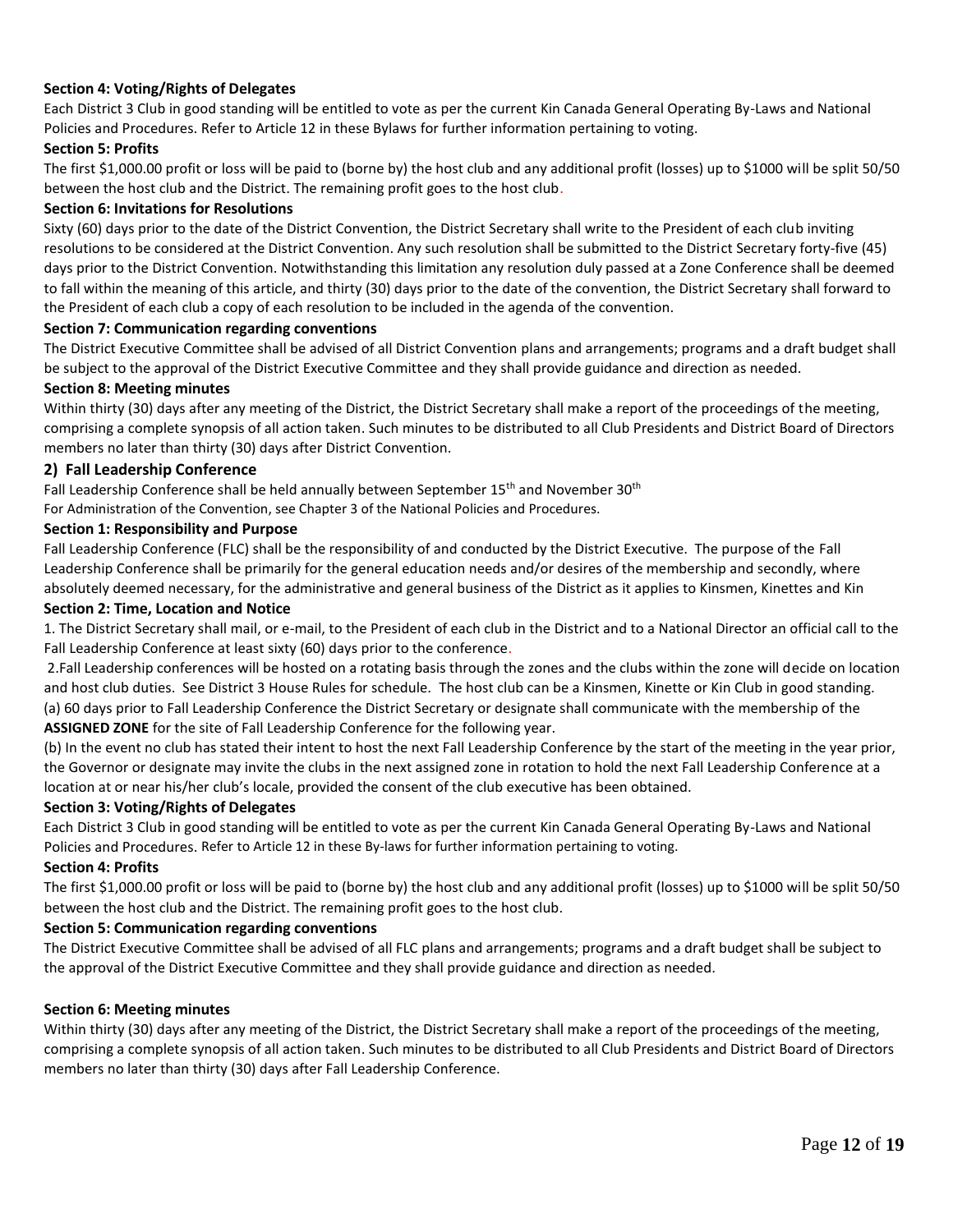# **3) Zone Conferences**

# **Section 1: Timing of Zone Conference**

Each Deputy Governor shall call a Zone Conference to be held in their zone no later than 60 days prior to District Convention.

# **Section 2: Location**

The location of such conference shall be left to the discretion of the Deputy Governor and the Zone house rules. The Deputy Governor shall notify the District Executive Committee of the date and location of his/her zone conference at least thirty (30) days prior to the Zone Conference.

### **Section 3: Agenda**

1. At least forty (40) days prior to the Zone Conference each Deputy Governor shall forward to the District Governor a copy of the proposed agenda together with a copy of the proposed budget for such Zone Conference. The District Governor may within seven (7) days of receipt of the proposed agenda and proposed budget request that any item be added to or removed from the agenda or that the proposed budget by altered in such manner as the Governor may request.

2. At least thirty (30) days prior to the Zone Conference the Deputy Governor shall forward to each club in good standing in the Zone a call to the Zone Conference, together with a copy of the agenda.

#### **Section 4: Voting/Rights of Delegates**

Each District 3 Club within the Zone in good standing will be entitled to vote as per the current Kin Canada General Operating By-Laws and National Policies and Procedures. Refer to Article 12 in these By-laws for further information pertaining to voting.

### **Section 5: Host of Zone Conference**

The Zone Conference shall be chaired by the Deputy Governor or designate

# **Section 6: Meeting Minutes**

Within thirty (30) days after the holding of a Zone Conference, the Deputy Governor shall forward the minutes of the Zone Conference to the District Governor and to each club in the Zone.

#### **Section 7: Profits**

Zone Conferences are to have a budget set on a break-even basis but if a profit or loss occurs, the procedure to be followed is: "If a profit of \$50.00 or less is realized by the host club, it is left to go into their bank account. If it is in excess of \$50.00 it is to be kept in

the Zone and divided among all the Clubs of that Zone and returned to the host club".

Within sixty (60) days after holding a Zone Conference, the host club shall cause the financial statement of the Zone Conference to be forwarded to the District Governor, Deputy Governor and to each club in their zone.

# **Article 13 - Voting Procedures at Meetings**

#### (1) Refer to Section 3.04 of the NPPA

Section 3: Meeting of Members (Conventions) shall be the District's standard for how voting will be conducted at FLC, District Convention and Zone events. This chapter identifies who is permitted to be present (3.02), club voting rights (3.03), Accredited Delegates and certification (3.04) and convention procedures (3.05).

By default, votes are conducted via 'show of hands' using voting cards, however a ballot vote or poll vote may be performed as required as described in Chapter 3 and explicitly defined under the "Show of Hands" Vote glossary entry.

Accredited Delegate Forms are available via iKin per the following link: <link TBD>

**Note: The current name standard includes a month and date – this will need to be modified by Operations to adopt a standard name that should be repeatable with future updates. In the meantime, use the following document location to find the accredited delegate form as of March 2021:**

# **[https://www.ikin.ca/imis20/iKin/Teams/Reports\\_and\\_Meeting\\_Minutes.aspx](https://www.ikin.ca/imis20/iKin/Teams/Reports_and_Meeting_Minutes.aspx)**

#### **Article 14 - District Finances**

# **Section 1 - District Operating Accounts**

Each year the current District Executive may establish a separate bank account for the operation of the district for that year or may use the account held by the previous team. The Executive must use separate accounts for service and general.

#### **Section 2 - Financial Reporting**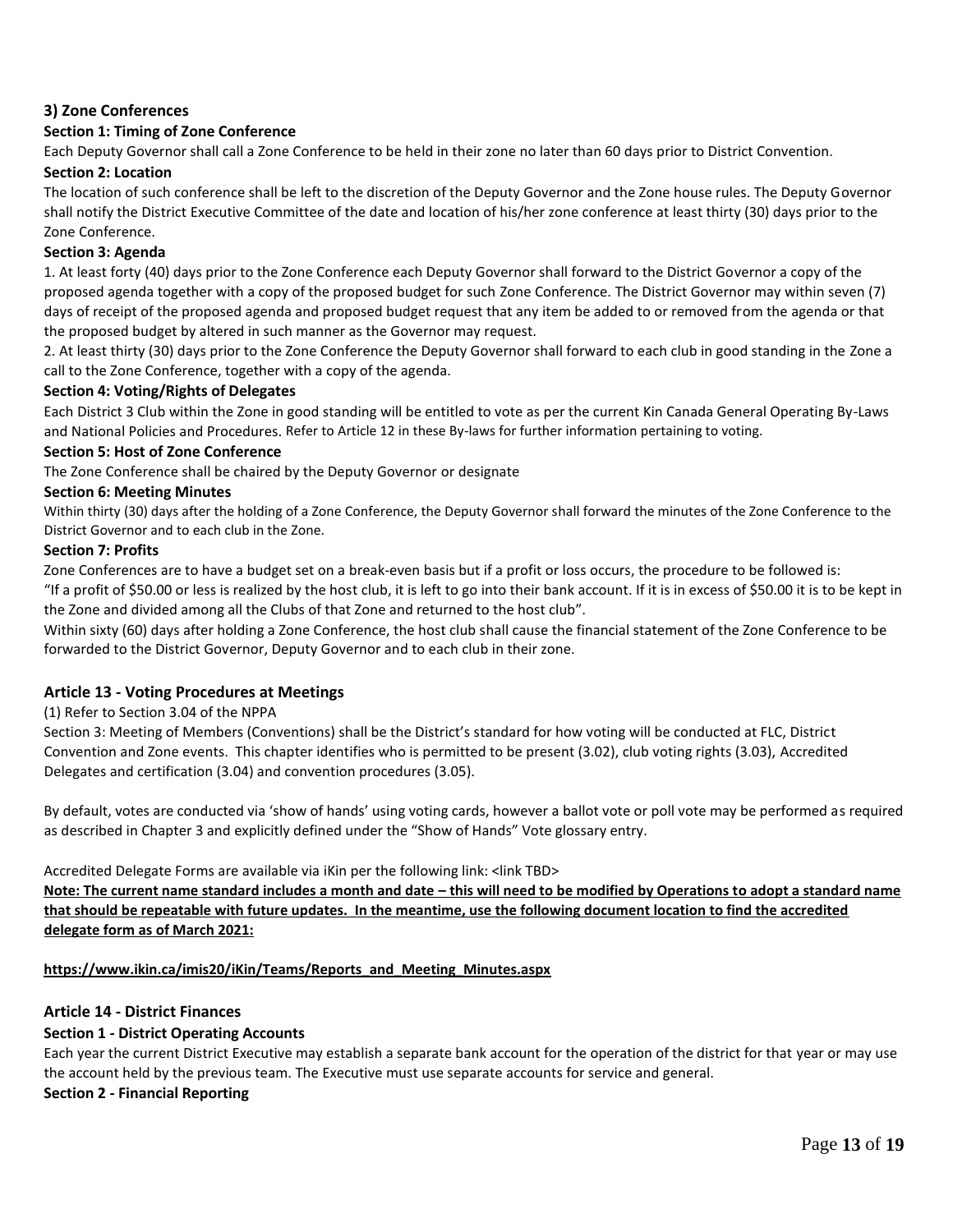1. The treasurer of the day shall present to each district meeting, Fall Leadership Conference and District Convention a printed interim financial statement showing the status of the District Accounts.

2. The Past District Governor shall provide a copy of audited financial statements to the current District Executive, in order that it may be distributed to all Clubs, at least thirty (30) days prior to Fall Leadership Conference.

3. Upon the fiscal year end of the District as outlined in the National Constitution and By-laws, the District Treasurer will have the books of record audited by a Chartered Professional Accountant. The resulting audit must be presented for approval by the District membership at the following Fall Leadership Conference, unless such audit has not been completed in which case it shall be presented for approval at the following District Convention and submitted to the Executive Director within sixty (60) days of that approval.

### **Section 3 - District 3 Fiscal Year**

The fiscal year of the District for finances is July 01 to June 30 annually.

# **Section 4 - Other – District Service Project**

In the case where there was a district service project it shall be included with other financial reports to be tabled at the next Convention.

# **Section 5 - Signatures Required**

No cheques or other order for payment in respect of any bank accounts operated by the District shall be valid unless signed on behalf of the district by the Treasurer and the District Governor or the Secretary of the District, or in the event any of the two above-reference officers are related, a fourth district officer may be chosen as a signing officer. A motion must be made at District Convention and carried by membership appointing the subsequent years District signing authorities.

#### **Section 6 - District Budget**

1. The incoming District Executive Committee shall prepare and present to be passed, a balanced budget of estimated income and expenditures for the next fiscal year, at the District Convention immediately prior to said fiscal year commencing.

2. Said budget to be circulated to all clubs within the District not later than thirty (30) days prior to the District Convention, and said budget be approved no later than the following Fall Leadership Conference.

# **Section 7 - District Dues**

# **1. Existing Clubs**

1. Each Club shall pay, on or before November 15<sup>th</sup> in each Kin year, to the District Treasurer, in respect of each Active Member in its Sept. 30th official membership report, dues and assessments in a sum to be determined by a resolution at the District Conference immediately prior.

2. Failure on the part of any Club to remit the prescribed dues and assessments to the District Treasurer by the prescribed date, or to make arrangements to pay the prescribed amounts, may result in the Club being declared "Not in Good Standing" by the District Executive and in certain sanctions against the Club as described in Article 15 in these By-laws.

# **2. Newly Chartered Clubs**

1. The dues to be paid to the District by each new club admitted to membership shall be the sum of \$100 Administration fee for the balance of the fiscal year in which the Club was chartered, regardless of the number of members shown on the charter application. 2. Any new club officially chartered in any Kin year shall pay one half of the dues assessed for the following Kin fiscal year which shall be based on the official membership shown in the Sept 30<sup>th</sup> membership report provided by National Headquarters.

#### **Section 8 – Expenditures for District Executive**

1. The host Club will be responsible for the meals of the Governor or their designate if invited to attend:

- Zone Conference and Zone Executive Seminars
- Clubs wishing to personally discuss a problem with the Governor
- Any invitation issued to the District Executive
- Charter nights of new Clubs
- Life Memberships

2. For traveling to functions in District 3, mileage at a rate of .40/km if travelling alone and .50/km if carpooling is to be paid by the District Treasurer.

3. Travel expenses, registration and accommodation for each District Officer attending District Leadership Seminar, Pre-term Council Meeting, Fall Leadership Conference, Mid-term Council Meeting and District Conference shall be reimbursed in full.

If the District Officer does not attend and participate in all the business meetings at these functions, without reasonable cause, the District shall be reimbursed by the District Officer for any expenses paid by the District on their behalf.

4. The Past District Officer 'pins' shall be purchased from District funds, to be presented to those District Officers at the end of their term in office, in appreciation of their efforts.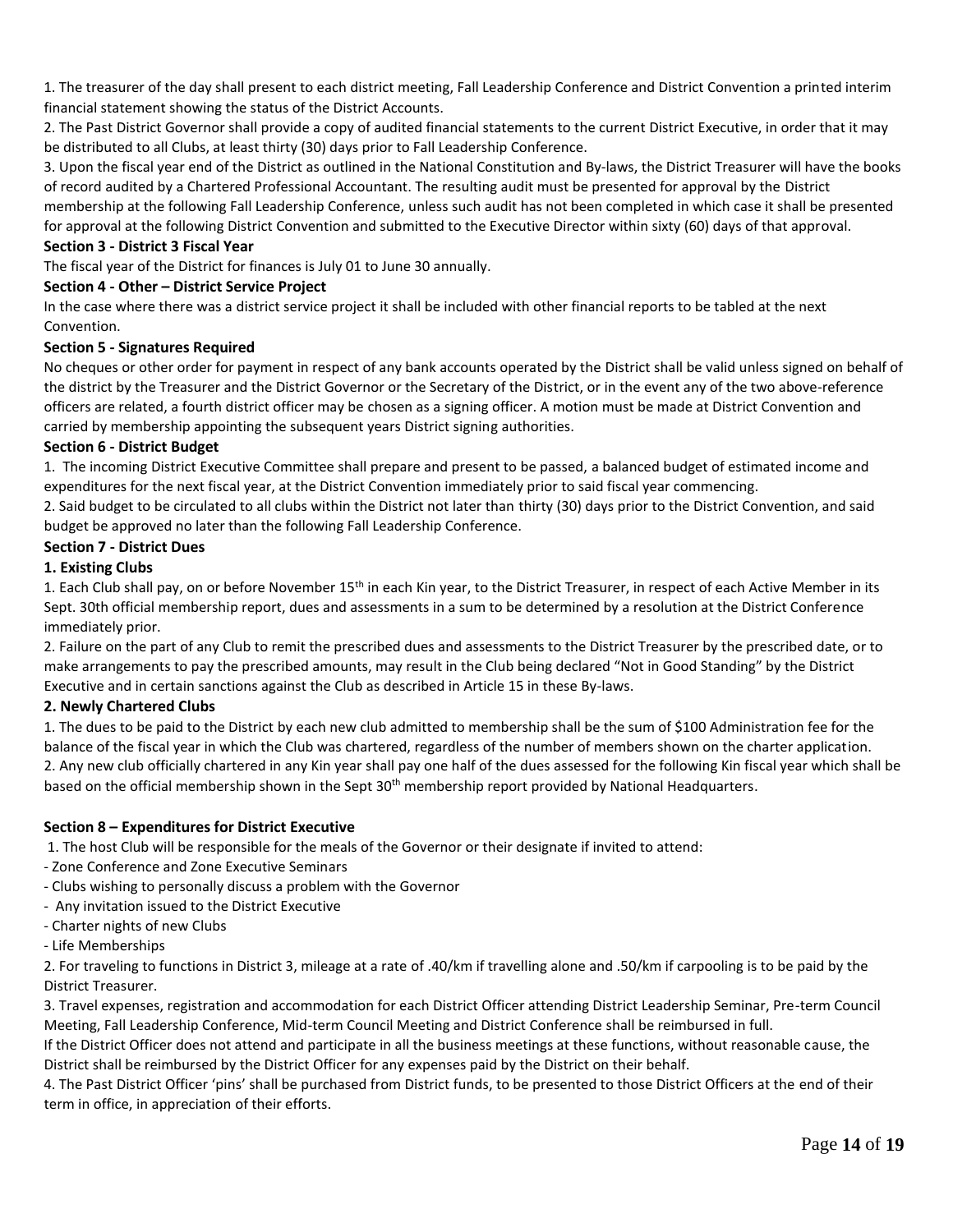5. All authorized duly related expenses incurred by the District Board of Directors will be reimbursed by cheque/etransfer, upon submission of the expense claim form and supporting receipts to the District Treasurer.

# **Article 15: Not In Good Standing**

Section 2.05 of the General Operating Bylaws No. 2 sets out conditions that can cause a Member Club to be disciplined to various degrees. The Not In Good Standing Policy sets out further details on those conditions/causes, the types of discipline that may result and consequences thereof, as well as the basis for appeals, restoration of Good Standing status, or reinstatement of a club's charter membership that has been revoked. Please refer to the Kin Canada Not In Good Standing policy (National Policy and Procedure, Chapter 10) for more details and responsibilities of Clubs and District Board of Director members.

### **Article 16: Conduct of Character & Community Standing**

Section 2.01 of the General Operating Bylaws No. 2 sets out the conditions to be a Club within the Association which include, but are not limited to, the Club being in agreement with the provisions set out in the Association's Governing Documents. A related provision in section 1.01 of the General Operating Bylaw No. 2 sets out a number of defined terms, including: "Active Member of a Club" or "Active Member" means a Person who is an active member in Good Standing of a Club and has the rights and duties associated therewith. In order to be an Active Member in Good Standing, a person must be, among other qualifications, of Good Character and of Good Community Standing.

These and further terms are further defined in the Conduct of Character and Community Standing policy (National Policy and Procedure, Chapter 11), as set out by the National Board of Directors. The purpose of this policy is to provide clubs with appropriate criteria and reasonable procedures for determining whether a prospective or current member meets the standards defined by Kin Canada. As such, prospective members, active members, and Club executive members have roles and responsibilities in ensuring this policy is met.

Please also refer to the Kin Canada Not In Good Standing policy (National Policy and Procedure, Chapter 10) for more details and responsibilities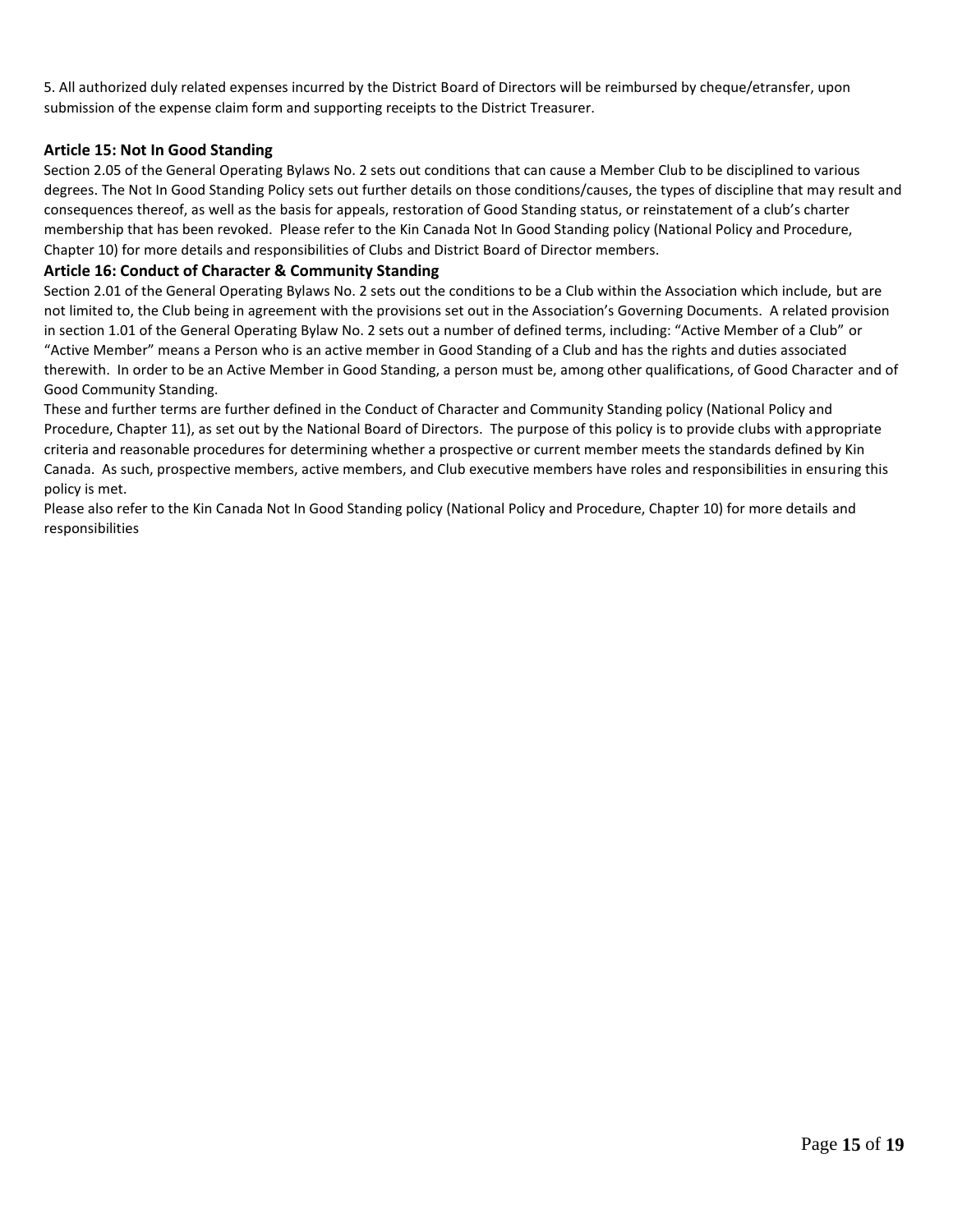| Year    | <b>Kinsmen Governors</b> | <b>Home Club</b>     | Year    | <b>Kinette Coordinators</b> | <b>Home Club</b>     |
|---------|--------------------------|----------------------|---------|-----------------------------|----------------------|
| 1963-64 | Gord Staseson            | Regina               |         |                             |                      |
| 1964-65 | Herb Stoll               | Swift Current        |         |                             |                      |
| 1965-66 | Val Longwirth            | Prince Albert        |         |                             |                      |
| 1966-67 | <b>Ted Sample</b>        | Kerrobert            |         |                             |                      |
| 1967-68 | Dick Randek              | Regina               |         |                             |                      |
| 1968-69 | Mel Jones                | Saskatoon            |         |                             |                      |
| 1969-70 | Harvie Allan             | Regina               |         |                             |                      |
| 1970-71 | Peter Kilburn            | Saskatoon            |         |                             |                      |
| 1971-72 | <b>Trev Quinn</b>        | Swift Current        | 1971-72 | Fern Kruse                  | Swift Current        |
| 1972-73 | <b>Bill Kondro</b>       | Lloydminster         | 1972-73 | <b>Barb Foster</b>          | Lloydminster         |
| 1973-74 | Jim Scarrow              | <b>Prince Albert</b> | 1973-74 | Marlene Webster             | <b>Prince Albert</b> |
| 1974-75 | Gary Semenchuck          | Regina               | 1974-75 | <b>Elaine Grass</b>         | Regina               |
| 1975-76 | Al Robinson              | Melfort              | 1975-76 | Mary Grant                  | Melfort              |
| 1976-77 | Al Evans                 | Saskatoon            | 1976-77 | Molly Burton                | Saskatoon POW City   |
| 1977-78 | <b>Garth Rattee</b>      | Moose Jaw            | 1977-78 | Linda Kerr                  | Moose Jaw            |
| 1978-79 | Jim McKnight             | Prince Albert        | 1978-79 | Myrna Nagy                  | <b>Prince Albert</b> |
| 1979-80 | <b>Terry Brash</b>       | Saskatoon            | 1979-80 | Donna Brash                 | Saskatoon            |
| 1980-81 | Dan Mierau               | Assiniboia           | 1980-81 | Wilma Shoemaker             | Mossbank             |
| 1981-82 | Len Koltun               | Regina               | 1981-82 | Judy Ray                    | Regina               |
| 1982-83 | Dale Frier               | Melfort              | 1982-83 | Phyllis Holowaty            | Melfort              |
| 1983-84 | <b>Bill Hoffmann</b>     | Regina               | 1983-84 | Loretta Metzger             | Moosomin             |
| 1984-85 | Norm Lavoy               | Shaunavon            | 1984-85 | <b>Terry Fritz</b>          | Shaunavon            |
| 1985-86 | Borden Beeler            | Nokomis              | 1985-86 | Diane Miller                | Watrous              |
| 1986-87 | Gordon McNair            | Esterhazy            | 1986-87 | Joan Cleland                | Yorkton              |
| 1987-88 | Mel Annabd               | Melfort              | 1987-88 | <b>Barb Davis</b>           | Melfort              |
| 1988-89 | Gord Bell                | Saskatoon            | 1988-89 | Noella Tucker               | Saskatoon            |
| 1989-90 | Al Burechallo            | Assiniboia           | 1989-90 | Val McLean                  | Moose Jaw            |
| 1990-91 | <b>Tim Russill</b>       | Swift Current        | 1990-91 | Carol Lemon                 | Swift Current        |
| 1991-92 | Harold Rossler           | Regina               | 1991-92 | Linda Rossler               | Saskatoon            |
| 1992-93 | Lyle Smith               | Watrous              | 1992-93 | Pat Smith                   | Watrous              |
| 1993-94 | Wayne Borys              | Regina               | 1993-94 | Norma-Lynn Steain           | Regina               |
| 1994-95 | Leonard LaLonde          | Estevan              | 1994-95 | <b>Bev Parent</b>           | Estevan              |
|         |                          |                      | Year    | <b>Kinette Governor</b>     | <b>Home Club</b>     |
| 1995-96 | Darren Ulmer             | Saskatoon            | 1995-96 | Diane Ballard               | Estevan              |
| 1996-97 | Frank Dyck               | Regina               | 1996-97 | Maureen Graham              | Yorkton              |
| 1997-98 | Ken Rosnes               | Kindersley           | 1997-98 | Denney Hogarth              | Coleville            |
| 1998-99 | <b>Brad MacDonald</b>    | Moose Jaw            | 1998-99 | <b>Heather McInnis</b>      | Regina               |
| 1999-00 | Oliver Pask              | Esterhazy            | 1999-00 | Vonnie May                  | Esterhazy            |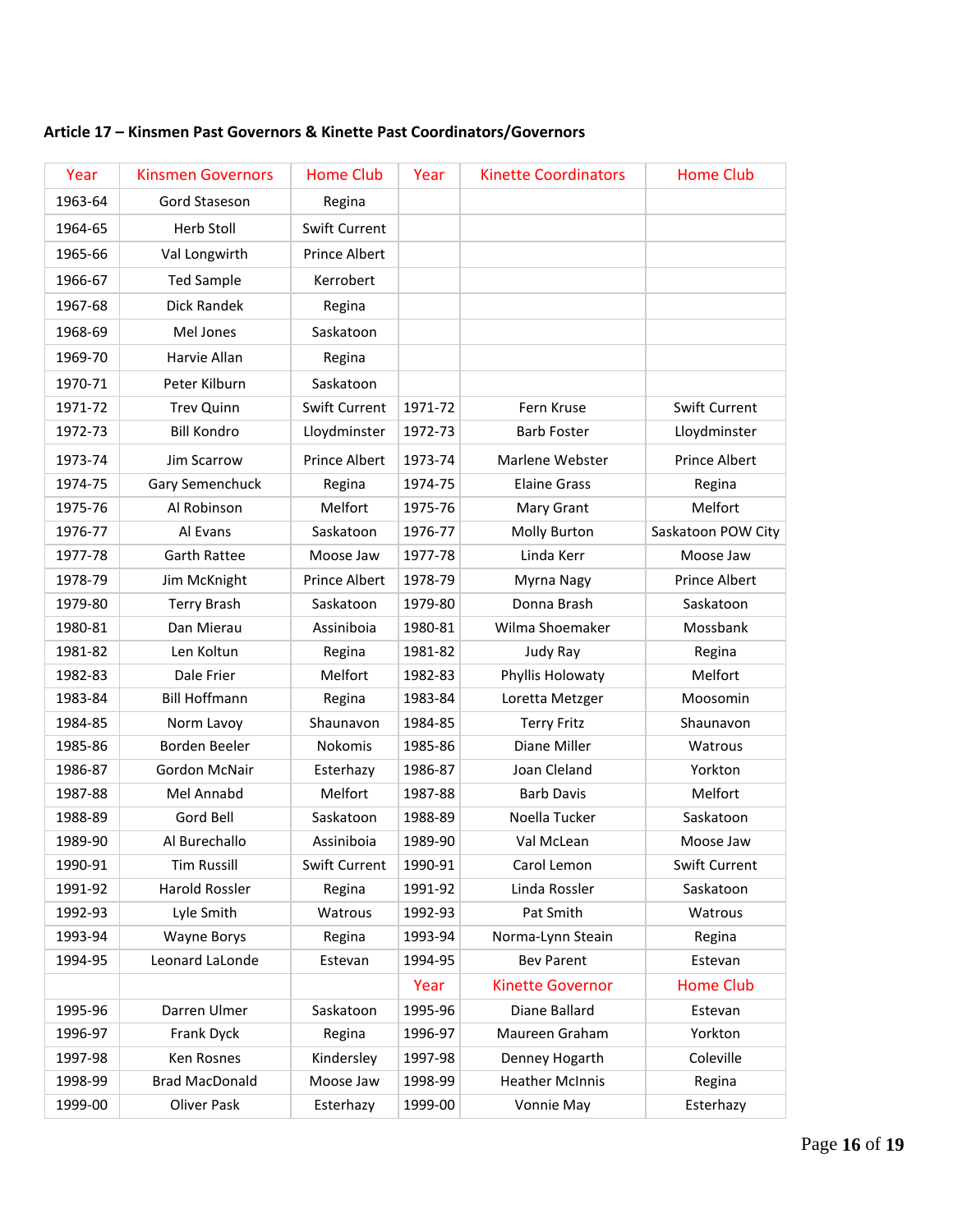| 2000-01 | Kelvin Bradford        | Moose Jaw            | 2000-01 | Rosanne Robin      | Nipawin              |
|---------|------------------------|----------------------|---------|--------------------|----------------------|
| 2001-02 | Curtis Kimpton         | Saskatoon            | 2001-02 | Sharon Armstrong   | Saskatoon            |
| 2002-03 | Ivan Stankowski        | Hanley               | 2002-03 | Tammy Blackwell    | Dinsmore             |
| 2003-04 | <b>Byron Stepp</b>     | Estevan              | 2003-04 | Melinda Haggart    | Eastend              |
| 2004-05 | <b>Bryan Brewer</b>    | Esterhazy            | 2004-05 | Dionne Tjeltveit   | Assiniboia           |
| 2005-06 | Jason Bacon            | Lloydminster         | 2005-06 | <b>Tracy Bacon</b> | Lloydminster         |
| 2006-07 | Chris Brown            | <b>Prince Albert</b> | 2006-07 | Lisa Brown         | <b>Prince Albert</b> |
| 2007-08 | Ron Hanishewsky        | Yorkton              |         |                    |                      |
| 2008-09 | Mark Blatz             | Regina               |         |                    |                      |
| 2009-10 | Corie Ruzicka-Olson    | Assiniboia           |         |                    |                      |
| 2010-11 | <b>Brian Langlois</b>  | Saskatoon            |         |                    |                      |
| 2011-12 | Colin Pollard          | Saskatoon            |         |                    |                      |
| 2012-13 | Sandi Barrie           | Regina               |         |                    |                      |
| 2013-14 | Mark Tribiger          | Estevan              |         |                    |                      |
| 2014-15 | <b>Ryan Malley</b>     | Regina               |         |                    |                      |
| 2015-16 | Craig McGillivray      | Regina               |         |                    |                      |
| 2016-17 | <b>Joel Siemens</b>    | Parkland             |         |                    |                      |
| 2017-18 | Rob Bateman            | POW City             |         |                    |                      |
| 2018-19 | Jordan Kammer          | Rosetown             |         |                    |                      |
| 2019-20 | Steve Kirwan           | Yorkton              |         |                    |                      |
| 2020-21 | <b>Corinne Mathews</b> | Saskatoon            |         |                    |                      |